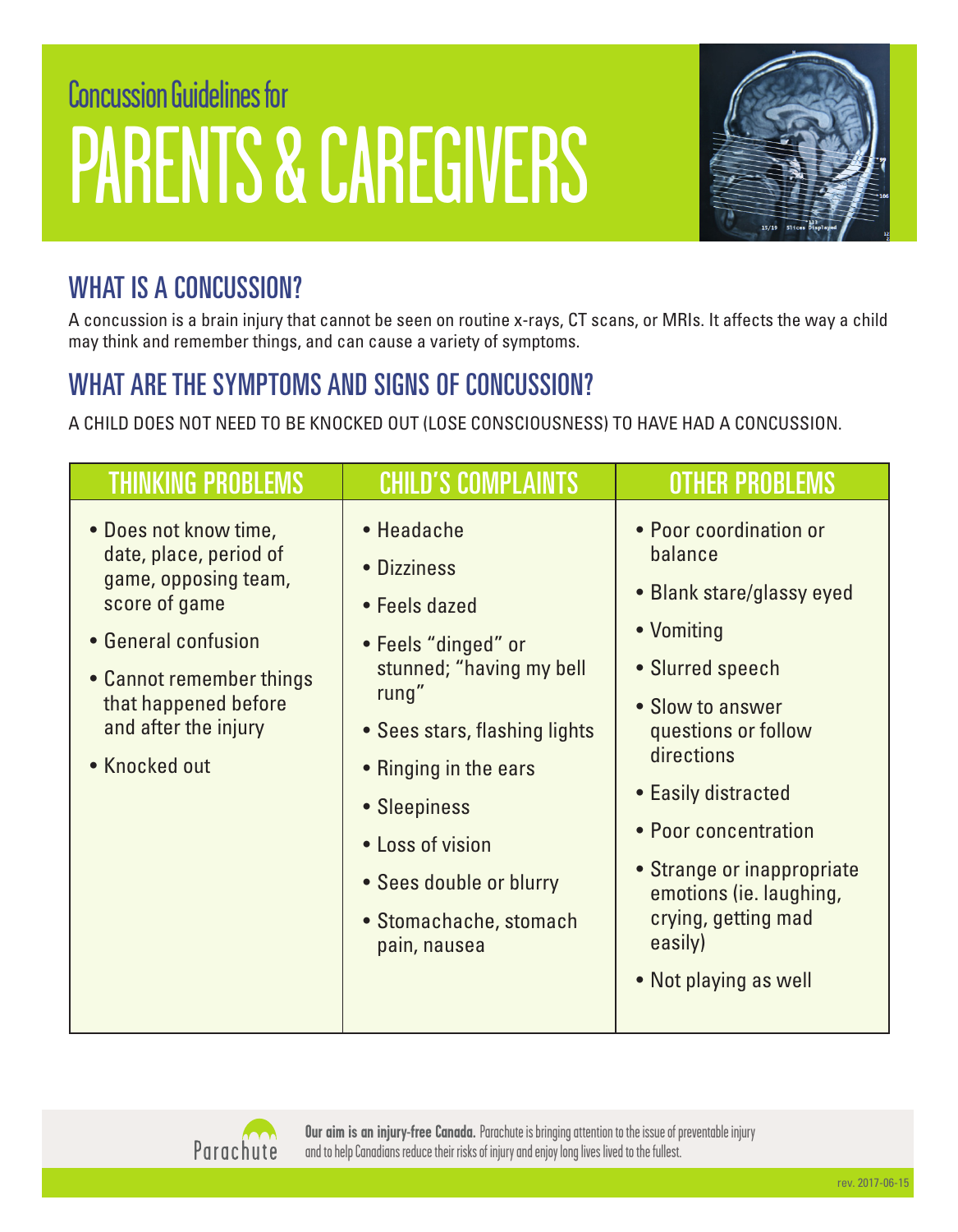#### CONCUSSION GUIDELINES FOR **PARENTS & CAREGIVERS** Parach

#### WHAT CAUSES A CONCUSSION?

Any blow to the head, face or neck, or a blow to the body which causes a sudden jarring of the head may cause a concussion (ie. a ball to the head, being checked into the boards in hockey).

#### WHAT SHOULD YOU DO IF YOUR CHILD GETS A CONCUSSION?

#### **Your child should stop playing the sport right away.**

They should not be left alone and should be seen by a doctor as soon as possible that day. If your child is knocked out, call an ambulance to take him/her to the hospital immediately. Do not move your child or remove any equipment such as helmet, in case of a cervical spine injury.

Wait for paramedics to arrive.

#### WHAT TO DO IF YOU SUSPECT YOUR CHILD HAS A CONCUSSION ?

In all suspected cases of concussion, the child should STOP the activity immediate and removed from the activity.

The [sport concussion recognition tool 5](http://horizon.parachutecanada.org/en/article/sport-concussion-recognition-tool-5-crt5/) (CRT5), can be used by anyone to help identify suspected concussion in children, youth, and adults. It is helpful in identifying how to recognize symptoms related to concussion.

#### HOW LONG WILL IT TAKE FOR MY CHILD TO GET BETTER?

The signs and symptoms of a concussion often last for 10-14 days but may last much longer. In some cases, children may take many weeks or months to heal. If symptoms are persistent (e.g, more than 1 month in children), the child should be referred to a healthcare professional who is an expert in the management of concussion. Having had previous concussions may increase the chance that a person may take longer to heal.

#### HOW IS A CONCUSSION TREATED?

After an initial short period of rest of 24-48 hours, light cognitive and physical activity can be initiated as long as they don't worsen symptoms. A physician, preferably one with experience managing concussions, should be consulted before beginning a step-wise [return to learn](http://horizon.parachutecanada.org/en/article/parachutes-return-to-learn-protocol/) and sport strategy.

The child should not exercise, go to school or do any activities that may make them worse, like riding a bike, play wrestling, reading, working on the computer or playing video games. If your child goes back to activities before they are completely better, they are more likely to get worse, and to have symptoms longer.

Beyond the initial period of 24-48 hours of rest, they can start a step-wise increase in activities. It is important that your child is seen by a doctor before he/she begins the steps needed to return to activity, to make sure he/she is completely better. If possible, your child should be seen by a doctor with experience in treating concussions.

#### WHEN CAN MY CHILD RETURN TO SCHOOL?

Sometimes children who have a concussion may find it hard to concentrate in school and may get a worse headache or feel sick to their stomach if they are in school. Children should stay home from school if their symptoms get worse while they are in class. Once they feel better, they can try going back to school part time to start (eg. for half days initially) and if they are okay with that, then they can go back full time.

Parachute's [Return to Learn protocol](http://horizon.parachutecanada.org/en/article/parachutes-return-to-learn-protocol/) provides easy and useful information on the different stages of returning to learn. A Return to Learn strategy must occur before returning to sport.